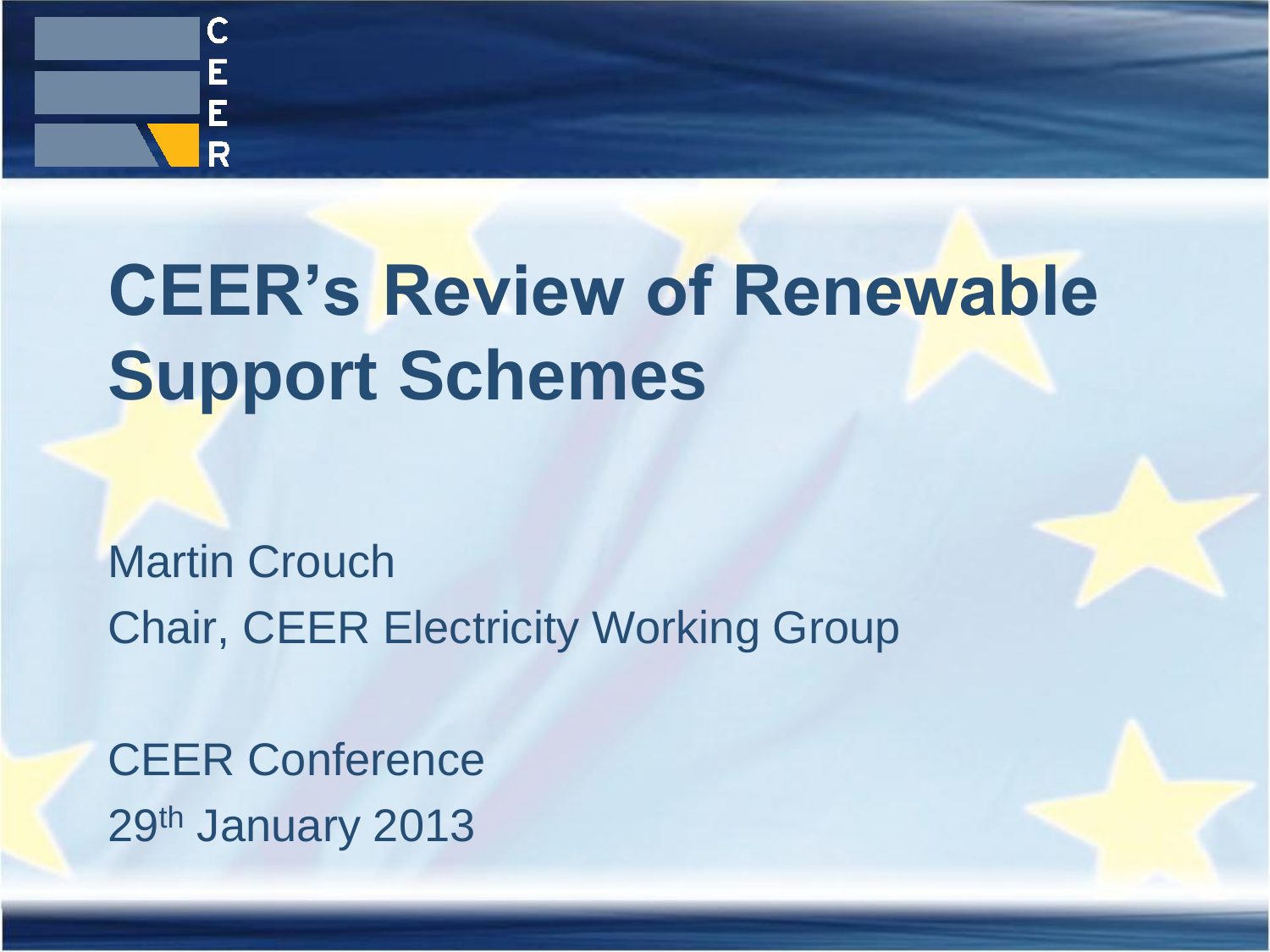

## **EU Wide Context**

- Renewables support needed to deliver 2020 targets Should be:
	- Effective driving deployment and technology development
	- Efficient costs to consumers no higher than needed
	- Non-distortionary support not hinder market functioning, cross-border trade and security of supply.
- EC to review RES support schemes and develop non-binding guidance on support schemes reform.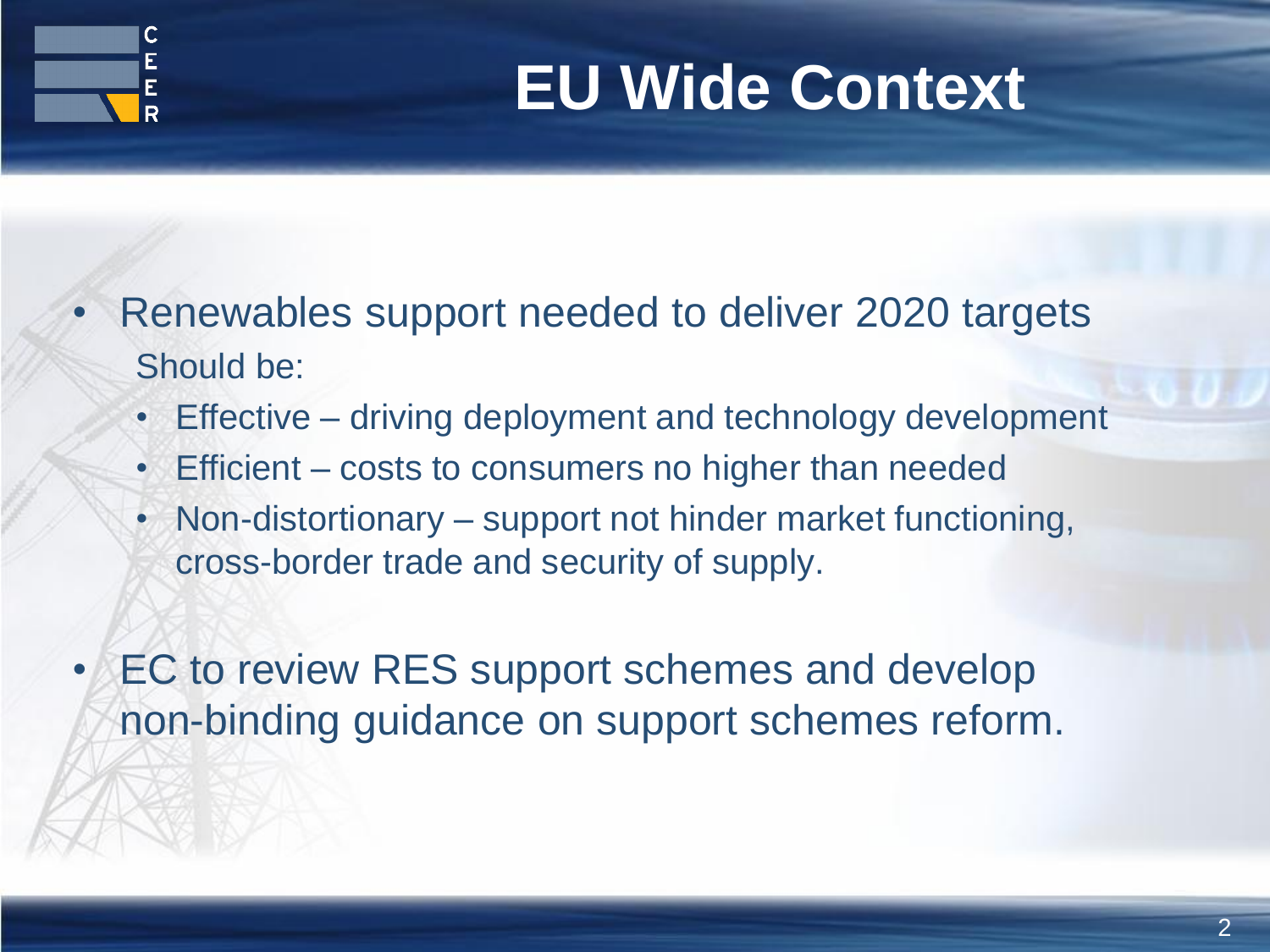

## **CEER Review on Support Schemes**

• Objective - collect comparable data on support schemes for electricity from renewable energy sources, by technology and type of instrument. This is the second edition (first published in 2011 with 2009 data).

#### • Provides data on:

- Financing of support schemes (Feed In Tariffs, certificates, etc)
- RES volumes receiving support
- Total costs of RES support schemes
- Support level per technology (€/MWh)
- Type of connection charges and regimes in place
- Methodology: support = amount above wholesale price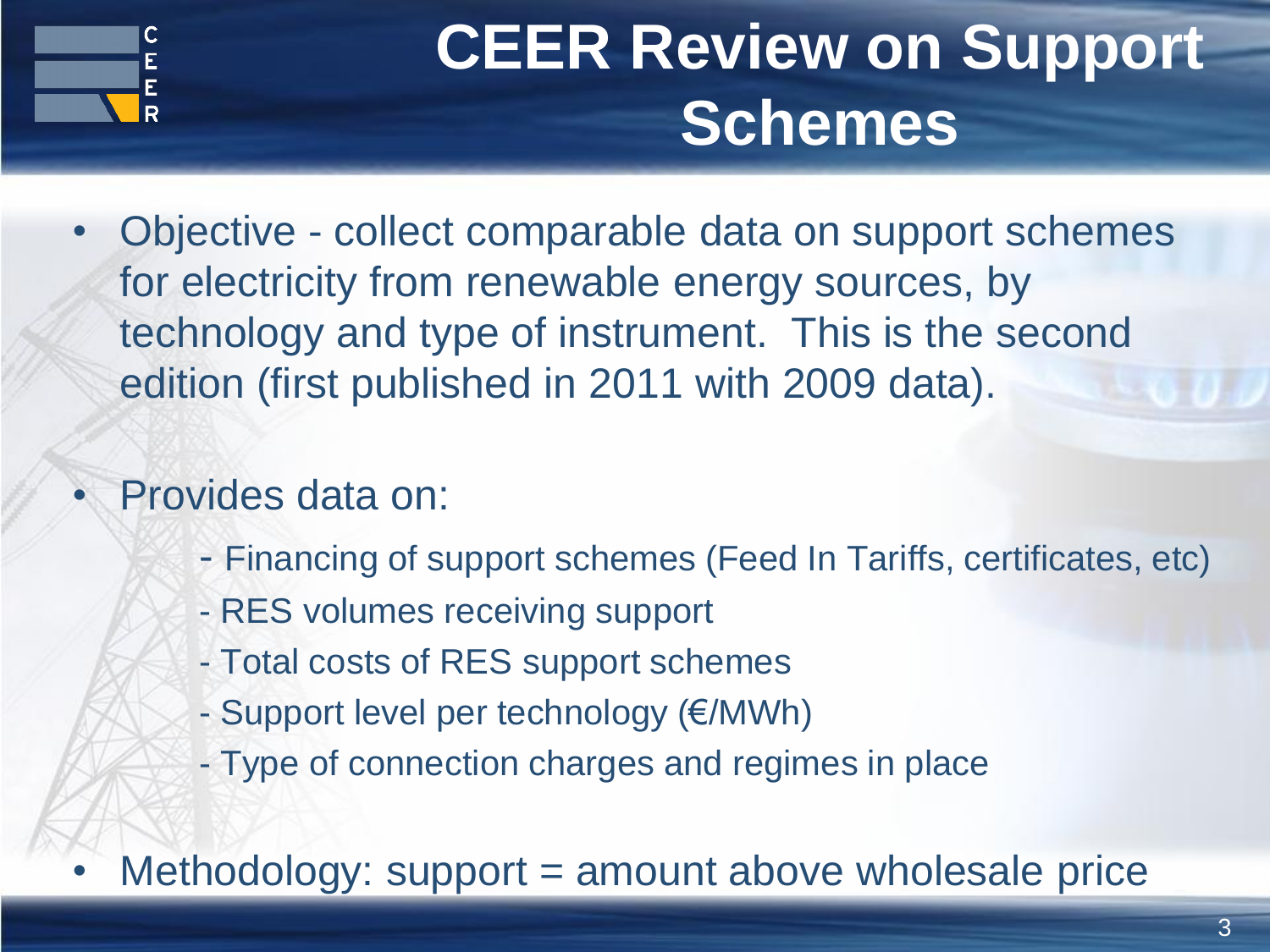

#### **Volumes supported**

#### **Share of electricity production receiving support (2010)**

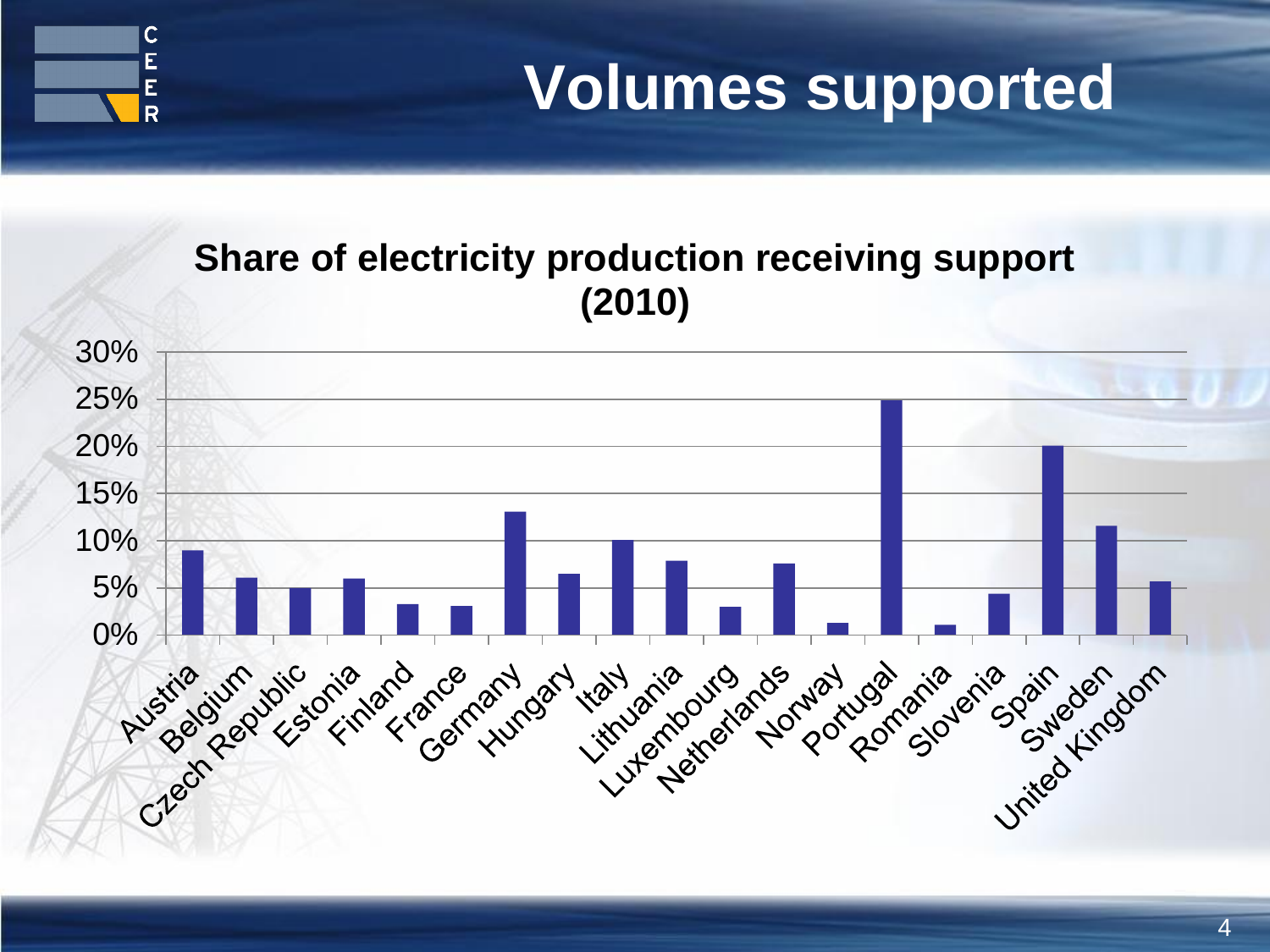

**Costs to consumers**

#### **Cost of support per unit consumed (euros/MWh, 2010)**

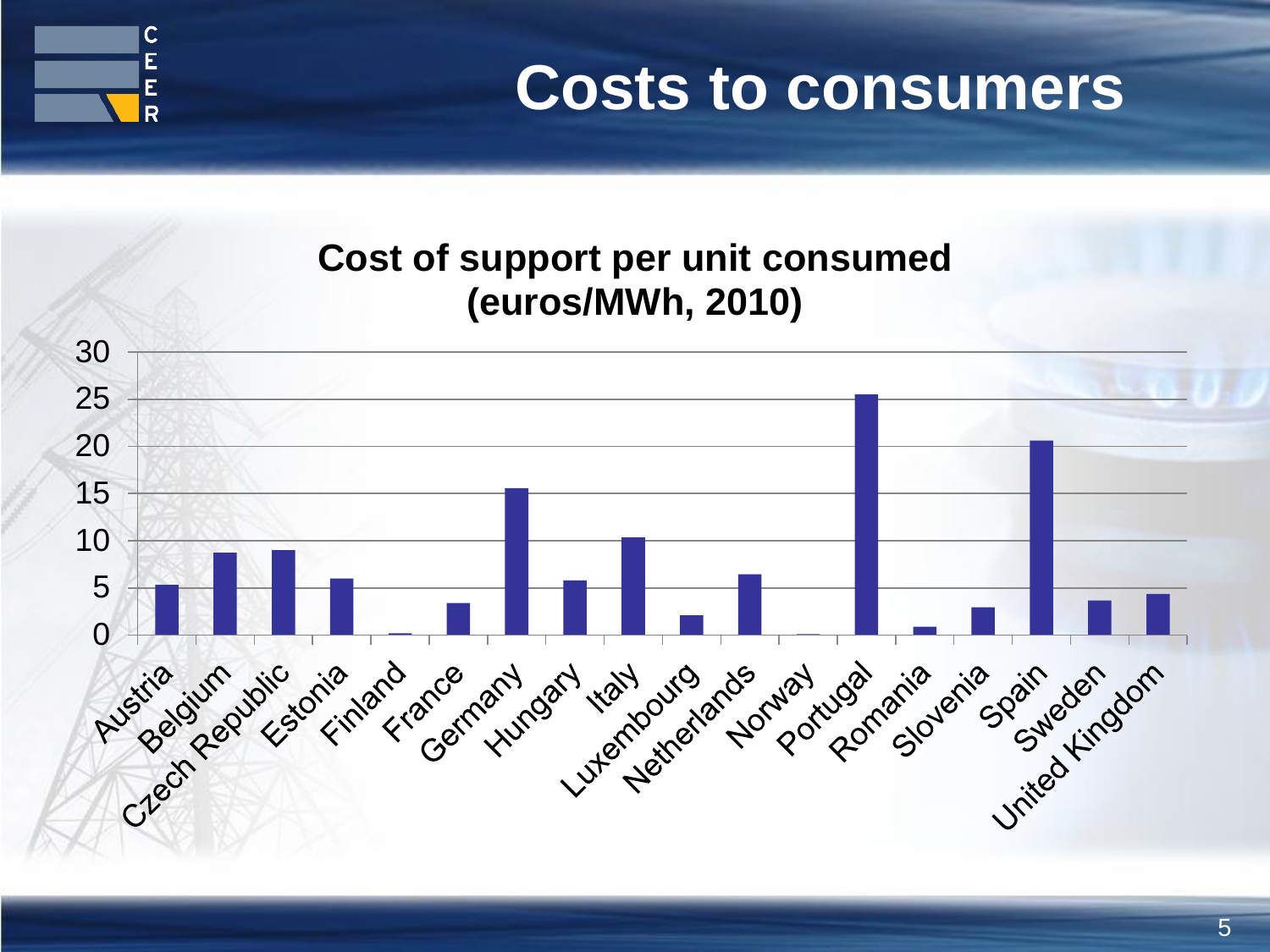

### **Comparing support levels - an example**

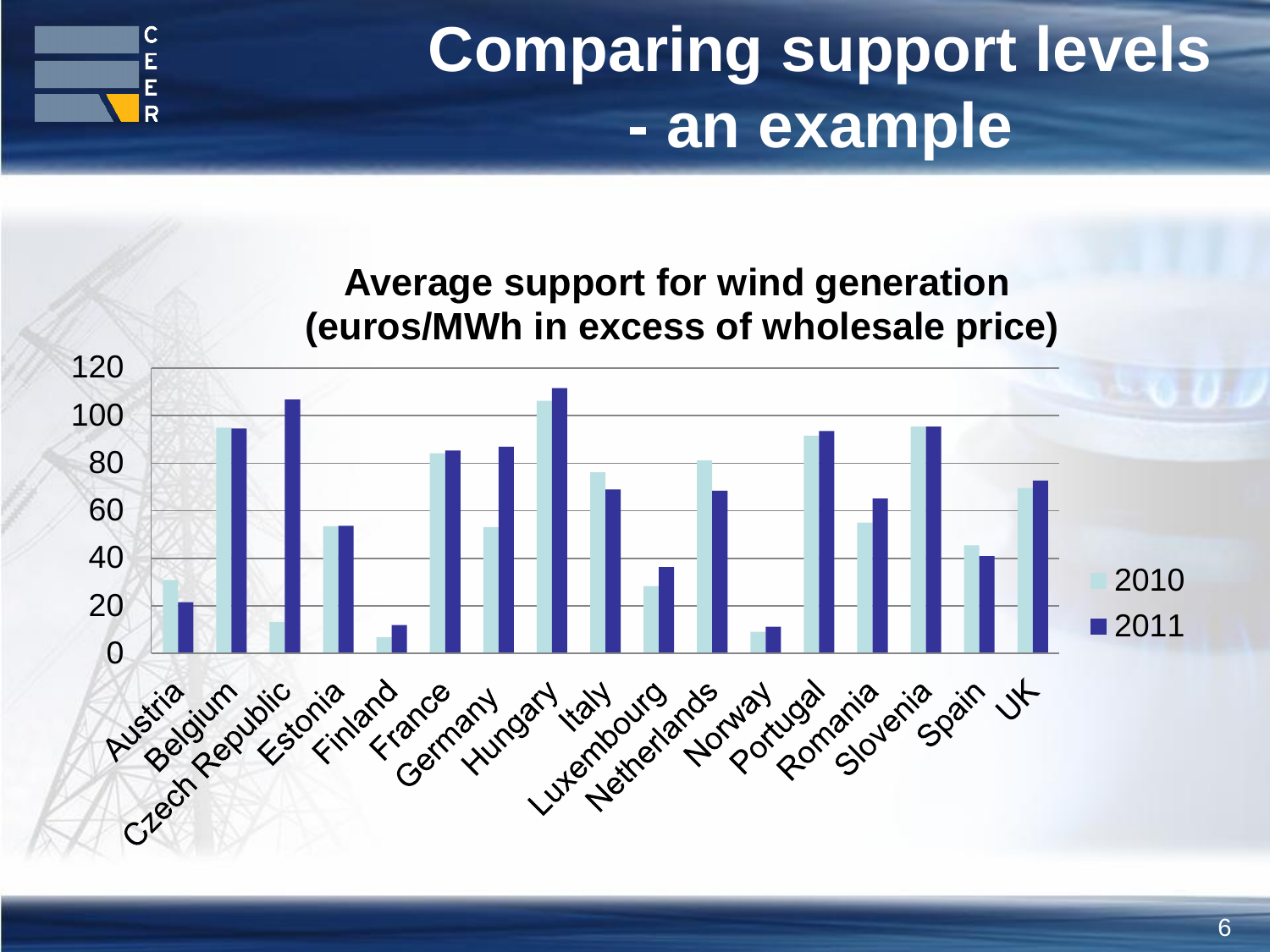### **Support Levels by Technology (2011)**



C<br>E<br>E

 $\overline{\mathsf{R}}$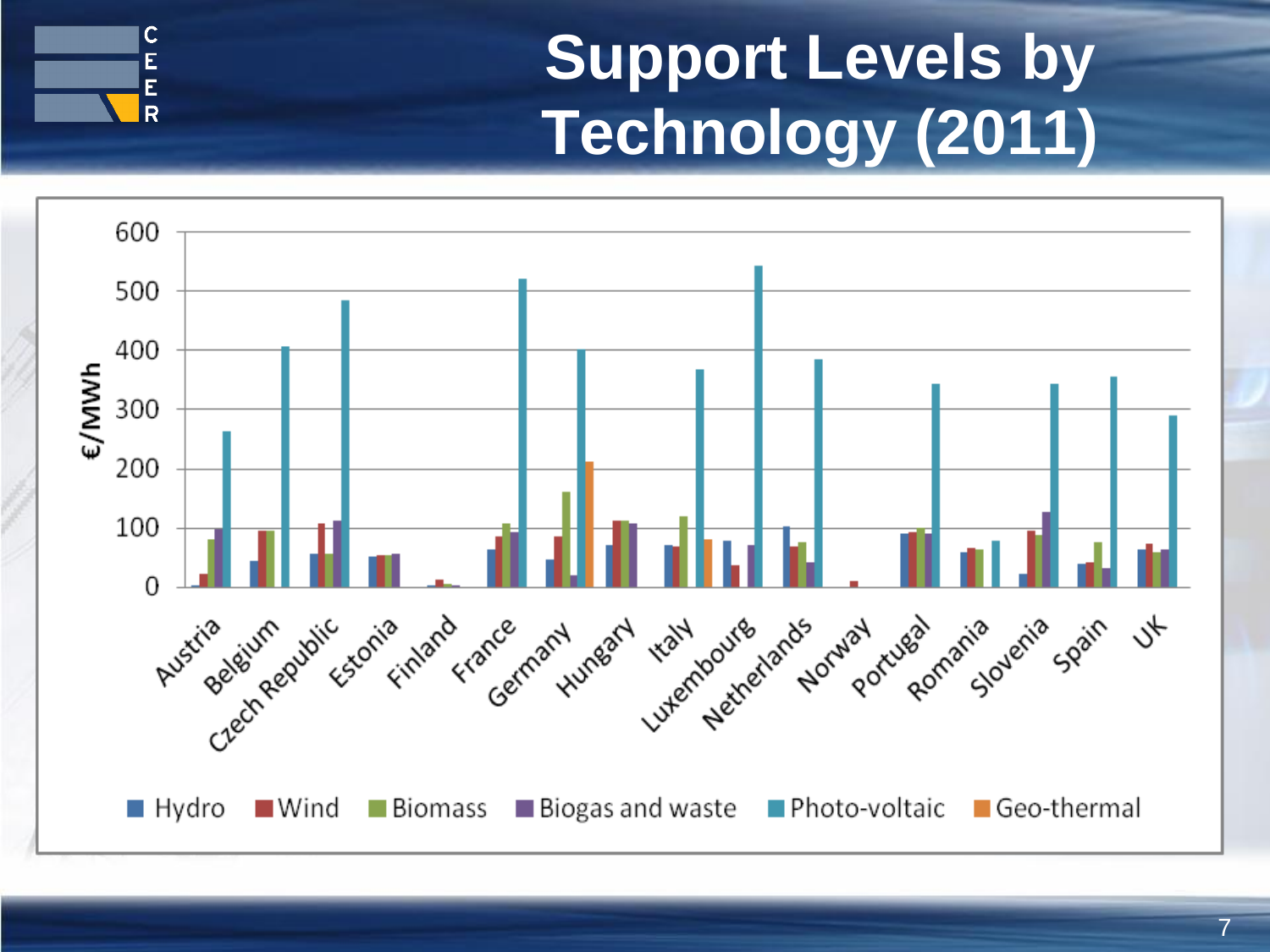

#### **Some Facts and Figures**

- Of the 17 countries who provided data, support costs – if shared evenly across all consumption - vary from 0.1 to 25 €/MWh, averaging around  $7 \in$ /MWh (2010).
- For the 19 countries that provided detailed data on the MWh receiving support, on average 9% of total electricity production receives RES support.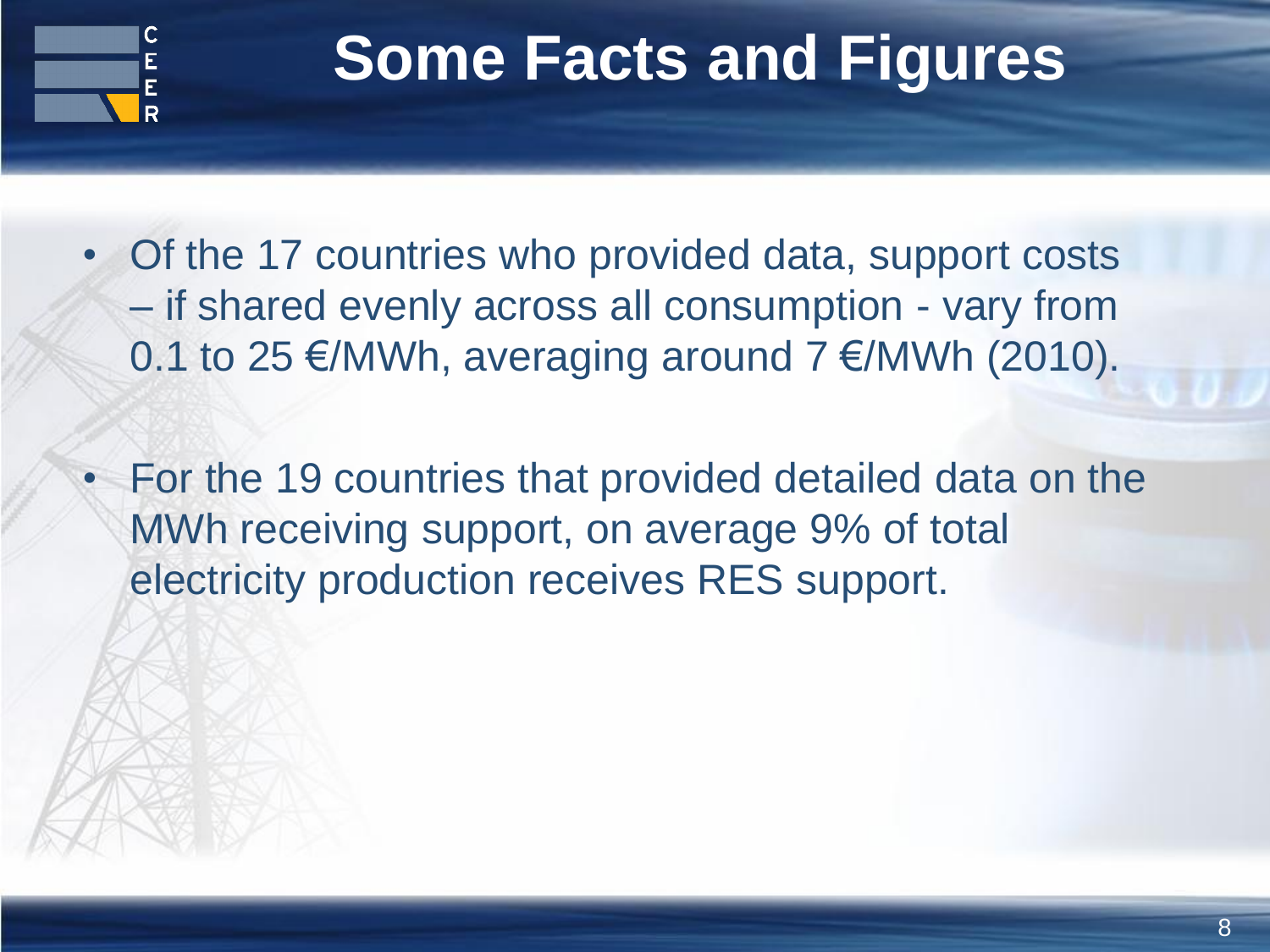## **Policy implications**

- Support schemes vary across Member States
	- But so do other parameters such as connection fees
- Volumes of RES increasing renewables are increasingly mainstream (see ACER – CEER Market Monitoring Report, Nov 2012, and CEER conclusions on non-harmonisation impacts, June 2012)
	- RES can have important impacts on market prices
	- RES should be in the market need to move in this direction
	- Stability and level of support matters more than type of support for investment
	- Raises questions for market design, including capacity mechanisms, which European energy regulators are addressing